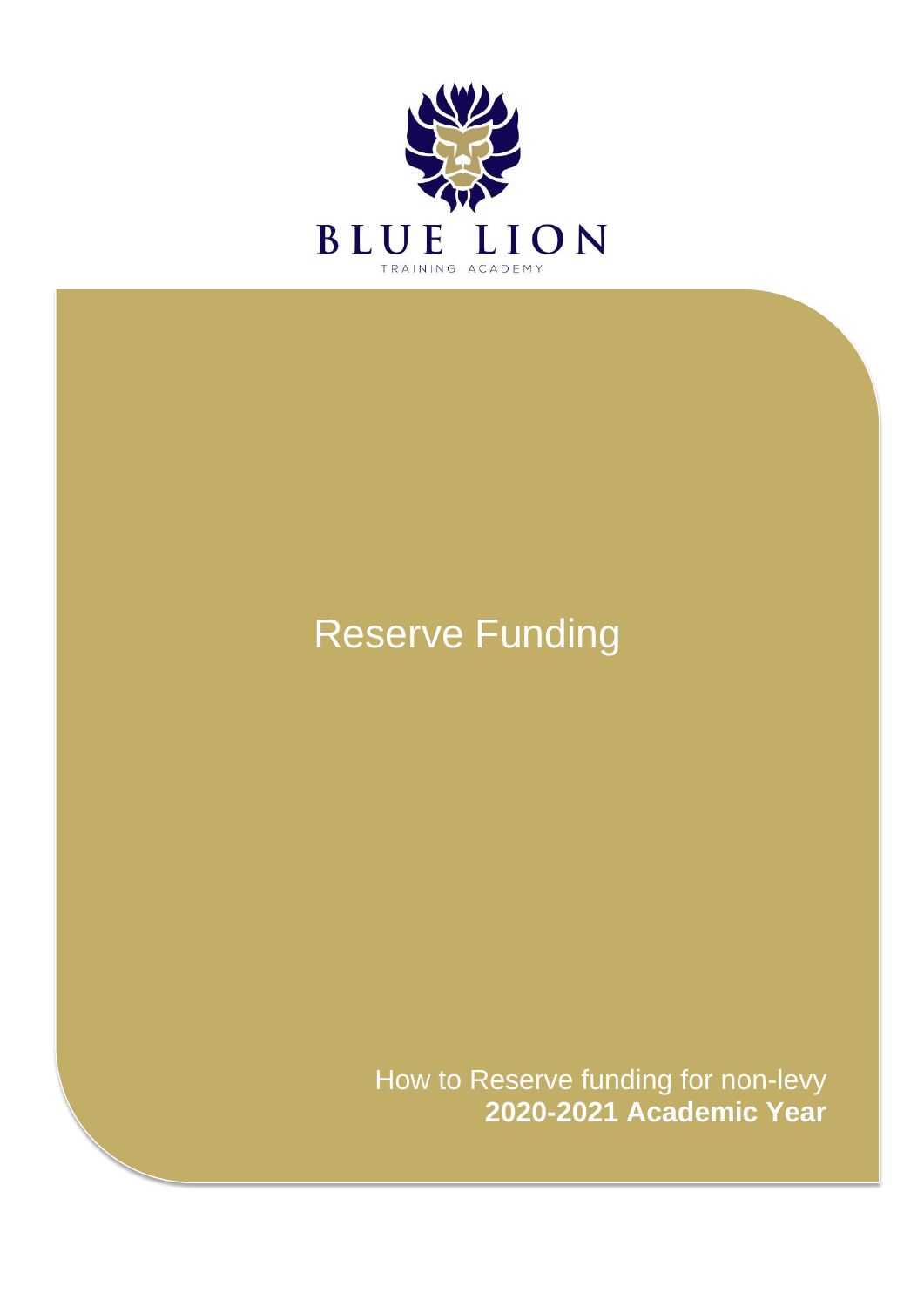## <span id="page-1-0"></span>**Document History**

| <b>Version</b> | <b>Date</b> | <b>Reason for Revision</b> | <b>QMS</b> |
|----------------|-------------|----------------------------|------------|
| V1.1           | Aug 2020    | Initial release            | N/A        |
|                |             |                            |            |

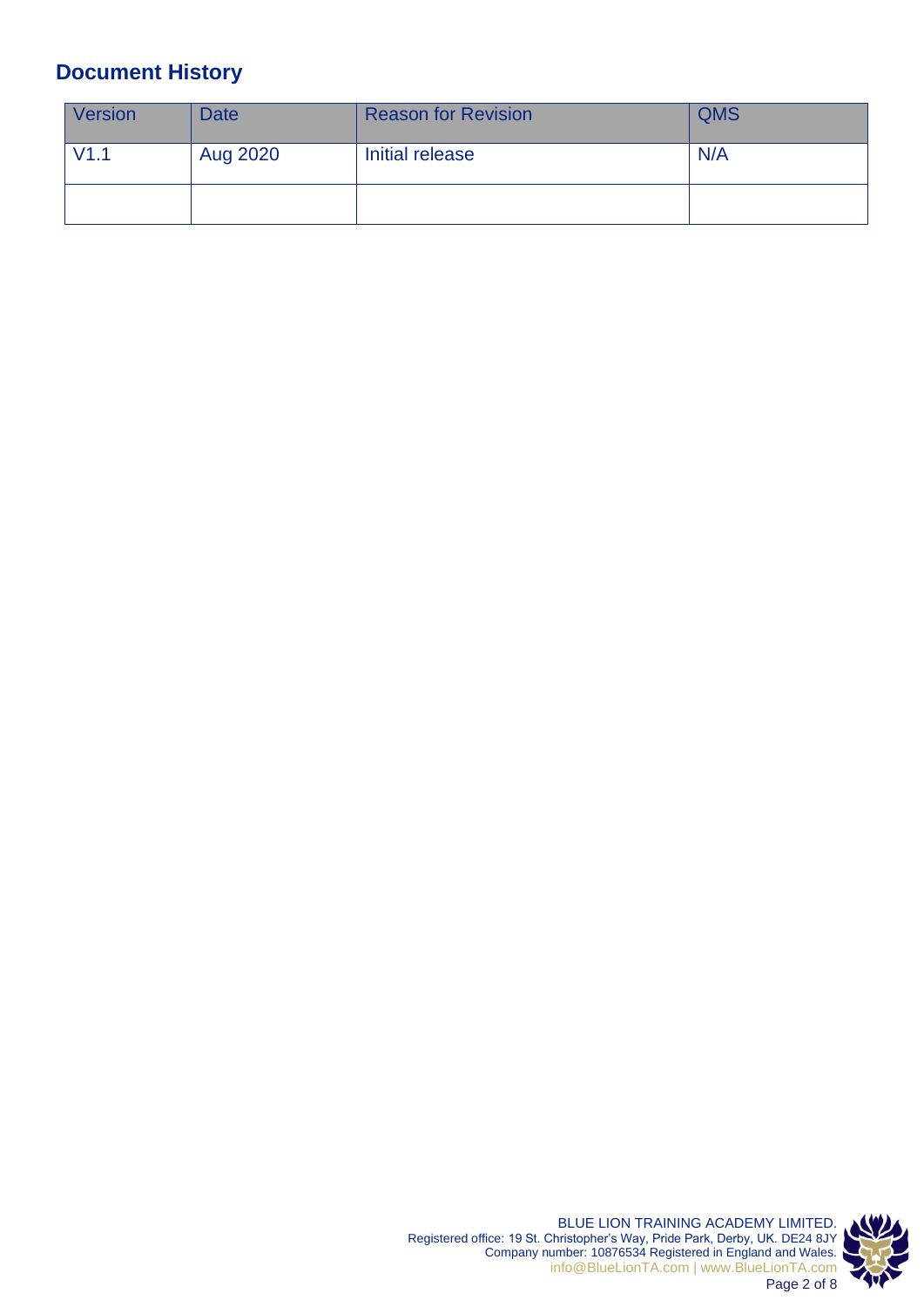## <span id="page-2-0"></span>**Contents**

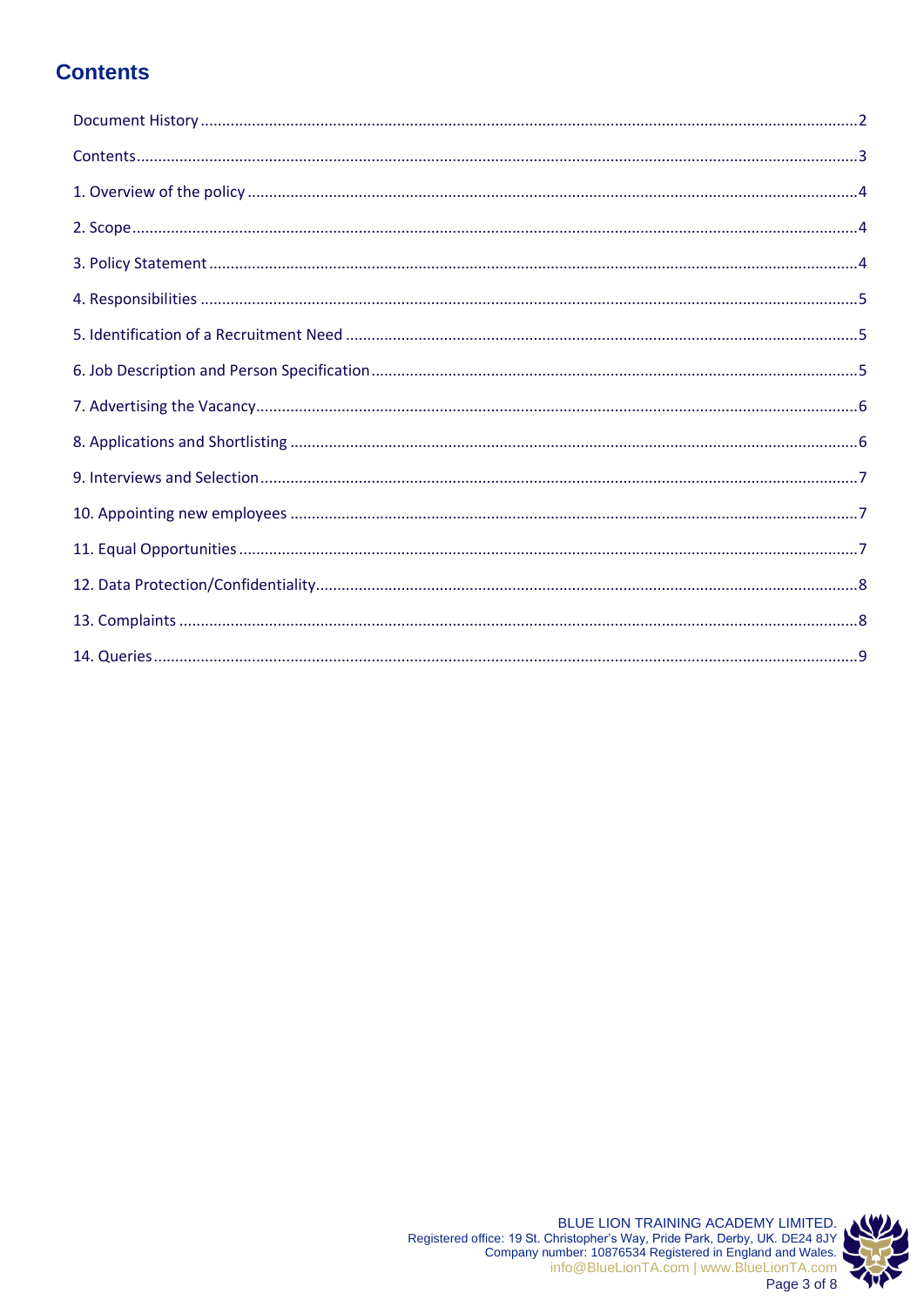## <span id="page-3-0"></span>**1. Overview of this document**

The purpose of this reserve funding document is to ensure:

- A professional and consistent approach to recruitment and selection of your apprentices
- Adherence to GP02 Equality Diversity and Inclusion Policy and relevant employment legislation
- Adhere to ESFA funding rules and guidance
- Support Employers to successfully join the Apprenticeship Service

## **2. Scope**

This document applies to all external employers wanting to recruit an apprentice or upskill internal staff.

## **3. Policy Statement**

- We want to constantly improve our performance as an organisation. In order to make this a reality, we need to recruit from the widest possible pool of talent.
- Blue Lion Training Academy aims to attract and recruit people with diverse backgrounds, skills and abilities, who will enhance the quality of service and contribute to employers that Blue Lion Training Academy are representing via the Apprenticeship Service.
- Blue Lion Training Academy is committed to providing opportunities for development and career progression to current employees. This means that Blue Lion Training Academy will normally advertise vacancies both internally and externally. However, in exceptional circumstances and on rare occasions, there may be a strong business case for making appointments without advertising the opportunity.

## **4. Responsibilities**

Managers and the Recruitment and Resourcing Team are responsible for different elements of the recruitment process. The Employer must provide a clear job description that is aligned to the apprentice standard and include information of the type of person required including, min education, preferred age, location, mandated and optional requirements to be specific for the advertisement of the apprentice vacancy.



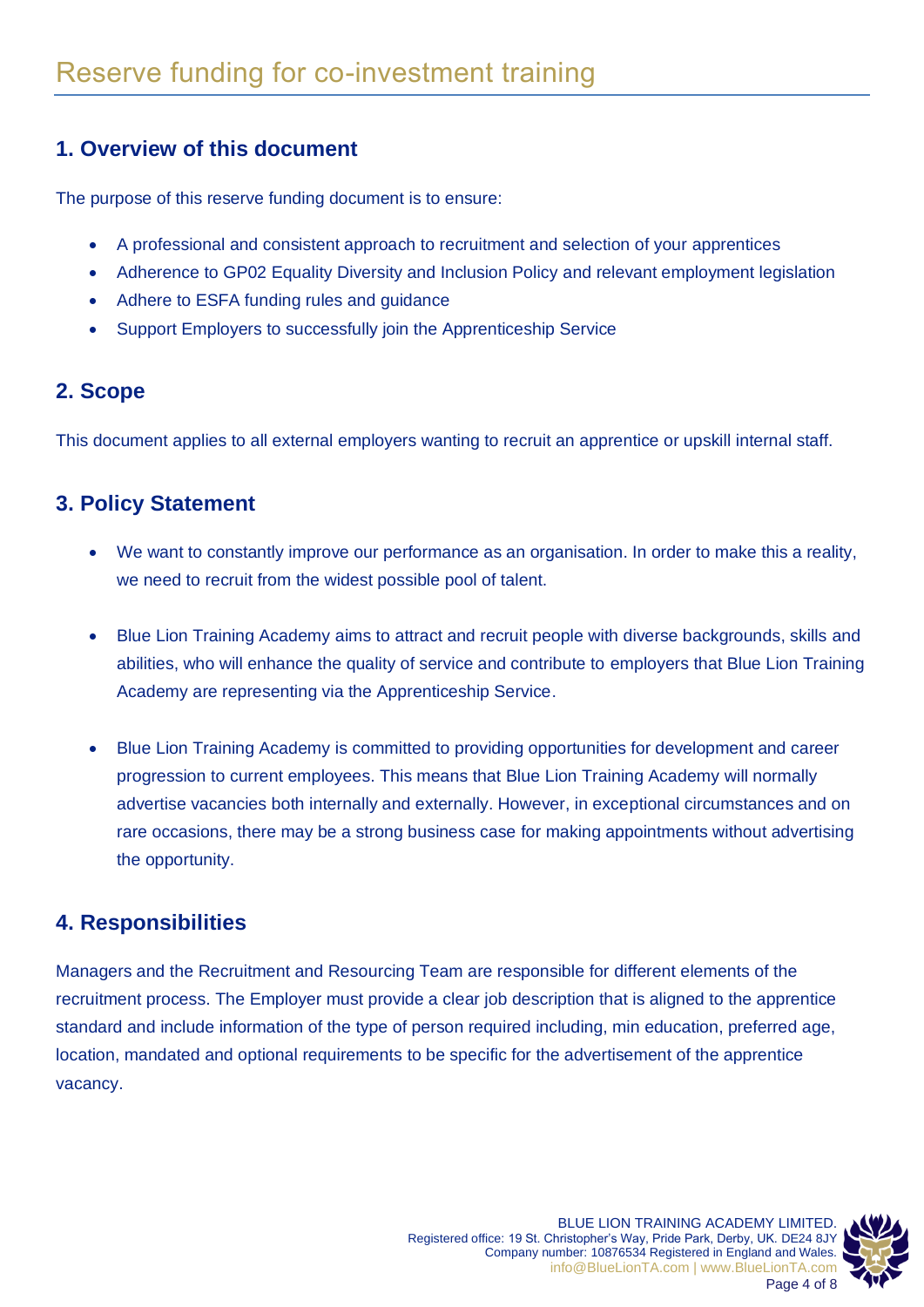### 5. Create an Apprenticeship Service account

- You must  $1_{st}$  start with an apprenticeship service account, to do this click on the link below or type it in your internet web browser: https://www.gov.uk/guidance/manage-apprenticeship-funds
- Once you have read through the web page and are ready to create an account either click on "Set up an account" on the webpage or click on the link below or type it in your internet web browser: https://accounts.manage-apprenticeships.service.gov.uk/service/index?

| <b>む GOV.UK</b>       | <b>Manage apprenticeships</b> |
|-----------------------|-------------------------------|
| Your employer account |                               |

## **Create an account to manage** apprenticeships

You need to create or sign in to an apprenticeship account, then you'll be able to get funding to pay for apprenticeship training and assessment costs.

You'll use your account to:

- get apprenticeship funding
- find and save apprenticeships
- find, save and manage training providers
- recruit apprentices
- add and manage apprenticeships

Create account >

### 6. Manage your apprenticeships

Once you have created your Apprenticeship Service Account, you must Select Training provider Permissions in your apprenticeship account

## **Apprenticeships**

Manage your apprentices, recruit apprentice and set training provider permissions

#### **Apprentices**

Add apprentices, update details of existing apprentices and authorise payments to training providers.

#### **Training provider** permissions

Set training provider permissions and control what tasks they can do on your behalf.

#### **Recruitment**

Recruit an apprentice by creating a vacancy. This vacancy will be advertised on Find an apprenticeship.

#### **Find apprenticeship** training<sup>d</sup>

Search for apprenticeships and see details of approved providers who can deliver the training.

BLUE LION TRAINING ACADEMY LIMITED. Registered office: 19 St. Christopher's Way, Pride Park, Derby, UK. DE24 8JY Company number: 10876534 Registered in England and Wales. info@BlueLionTA.com | www.BlueLionTA.com Page 5 of 8

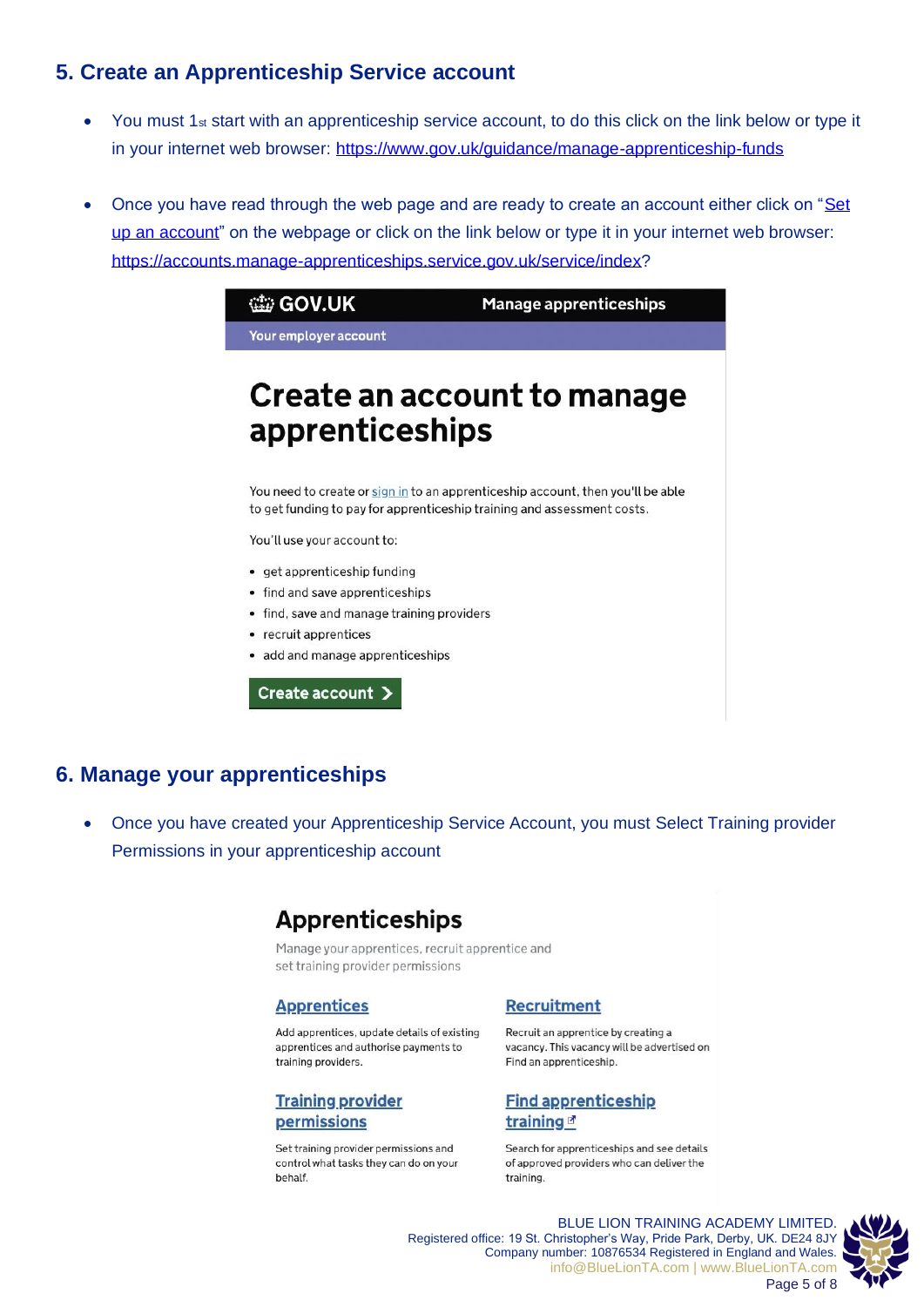| <b><i>dia</i></b> GOV.UK |         |                        | <b>Manage apprenticeships</b> |                        |  |
|--------------------------|---------|------------------------|-------------------------------|------------------------|--|
| Your employer account    |         |                        |                               |                        |  |
| Home                     | Finance | Apprentices<br>Recruit | Your team                     | Your organisations and |  |

 $Home$  > Training provider permissions

## **Training provider permissions**

Add training providers and set permissions. You can allow the training providers to do tasks on your behalf, this can include creating vacancies, reserving funding and adding apprentice records. You will be able to approve anything the training provider does.

Add a new training provider

| <b>む GOV.UK</b> |                       | <b>Manage apprenticeships</b> |  |  |                                                 |
|-----------------|-----------------------|-------------------------------|--|--|-------------------------------------------------|
|                 | Your employer account |                               |  |  |                                                 |
| Home            | Finance               |                               |  |  | Recruit Apprentices Your team Your organisation |
| ◀ Back          |                       |                               |  |  |                                                 |

# Search for a training provider

Search for a training provider via a UKPRN.

#### **UK Provider Reference Number**

10065784

Mhat is a UK Provider Reference Number?

Continue

## **Set permissions**

You can allow BLUE LION TRAINING ACADEMY LIMITED to do tasks on your behalf, this can include creating vacancies, reserving funding and adding apprentice records.

#### **Permissions**



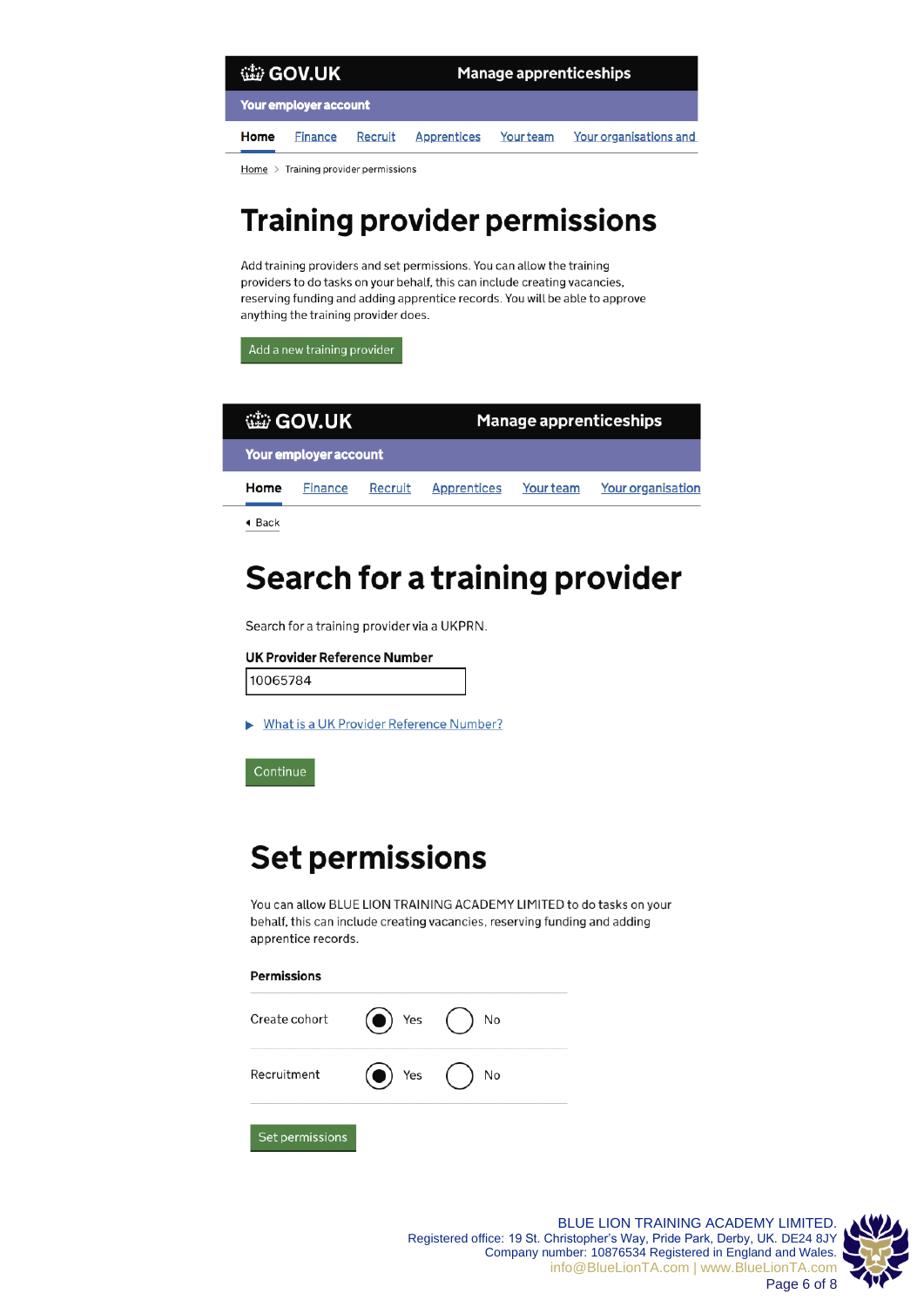## **7. CONFIRMATION**

• Once you have set your apprenticeship service account and assign us as your training providers you will receive the following notification in your email inbox

# **Permissions updated**

You've successfully updated permissions for BLUE LION TRAINING **ACADEMY LIMITED** 

This training provider will receive notification shortly.

## **Confirm training provider permissions**

### **BLUE LION TRAINING ACADEMY**

**LIMITED** UKPRN 10065784

**Your organisations** 

Name of your company

| <b>Permissions</b> | <b>State</b> |
|--------------------|--------------|
| Create cohort      | Yes          |
| Recruitment        | Yes          |

Confirm

- Be sure that permissions have been granted, so new cohorts and recruitment process can be handled on your company's behalf
- Once you can see the training provider and your company name,
- The permissions are selected as YES.
- Then click on [confirm]